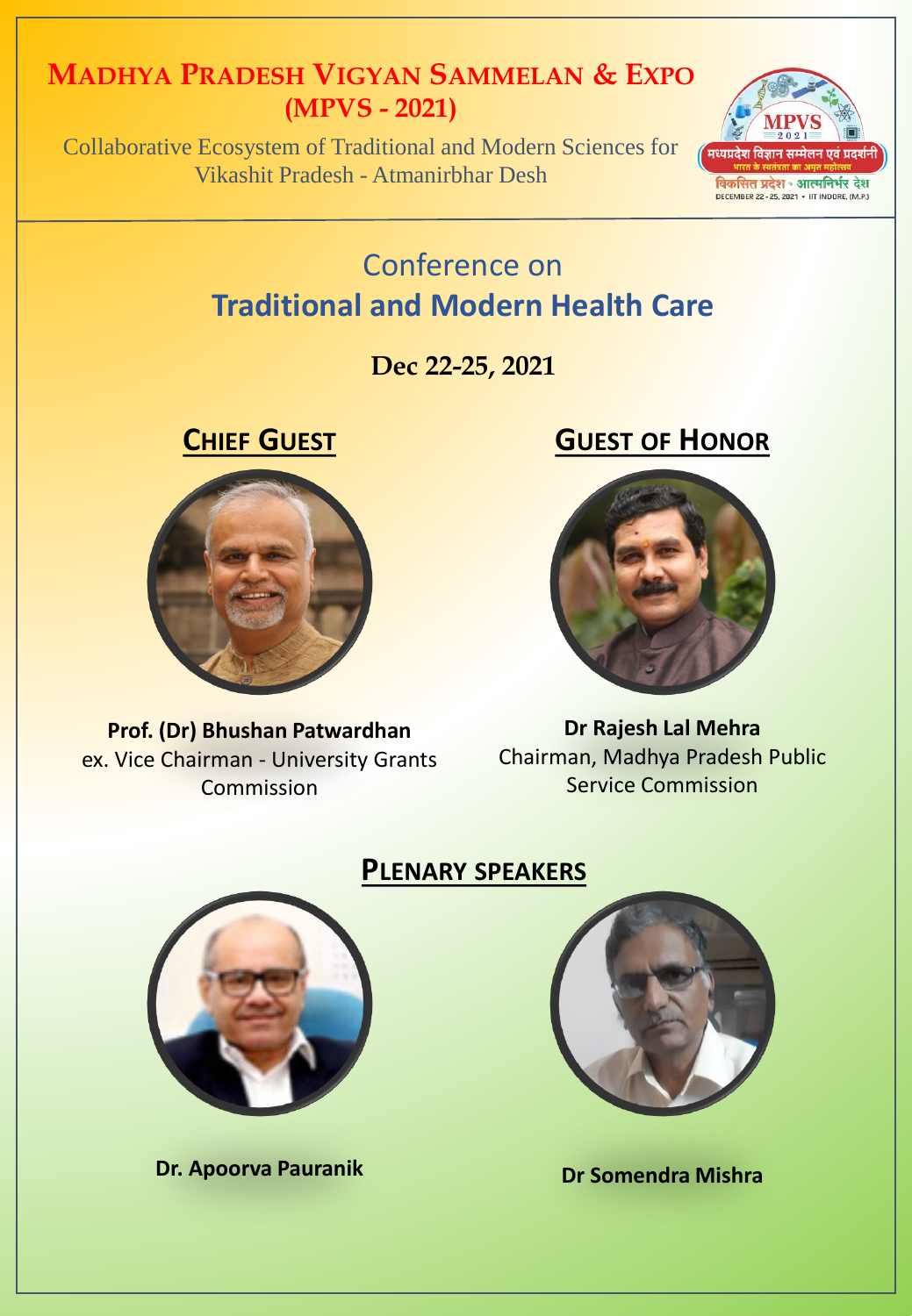## **KEYNOTE SPEAKERS**



Professor & Head, Department of Medicine, Principal, Govt. Ashtang Ayurvedic College, **Dr VP Pandey** MGM Medical College, Indore



**Dr Satish C Sharma** Indore



**Dr S.P. Singh** Principal S.K.R.P.Gujarati Homoeopathic Medical College, Hospital & Research Center Indore



**Dr A.K. Dwivedi** Homeopathy



**Dr S.S Sharma** Head, School of Yoga, DAVV, Indore



**Dr Antim Kumar Jain**











**Contact Email:**  mpvs.healthcare@gmail.com **Phone:** 0731-6603301 **Website:** www.mpvs.in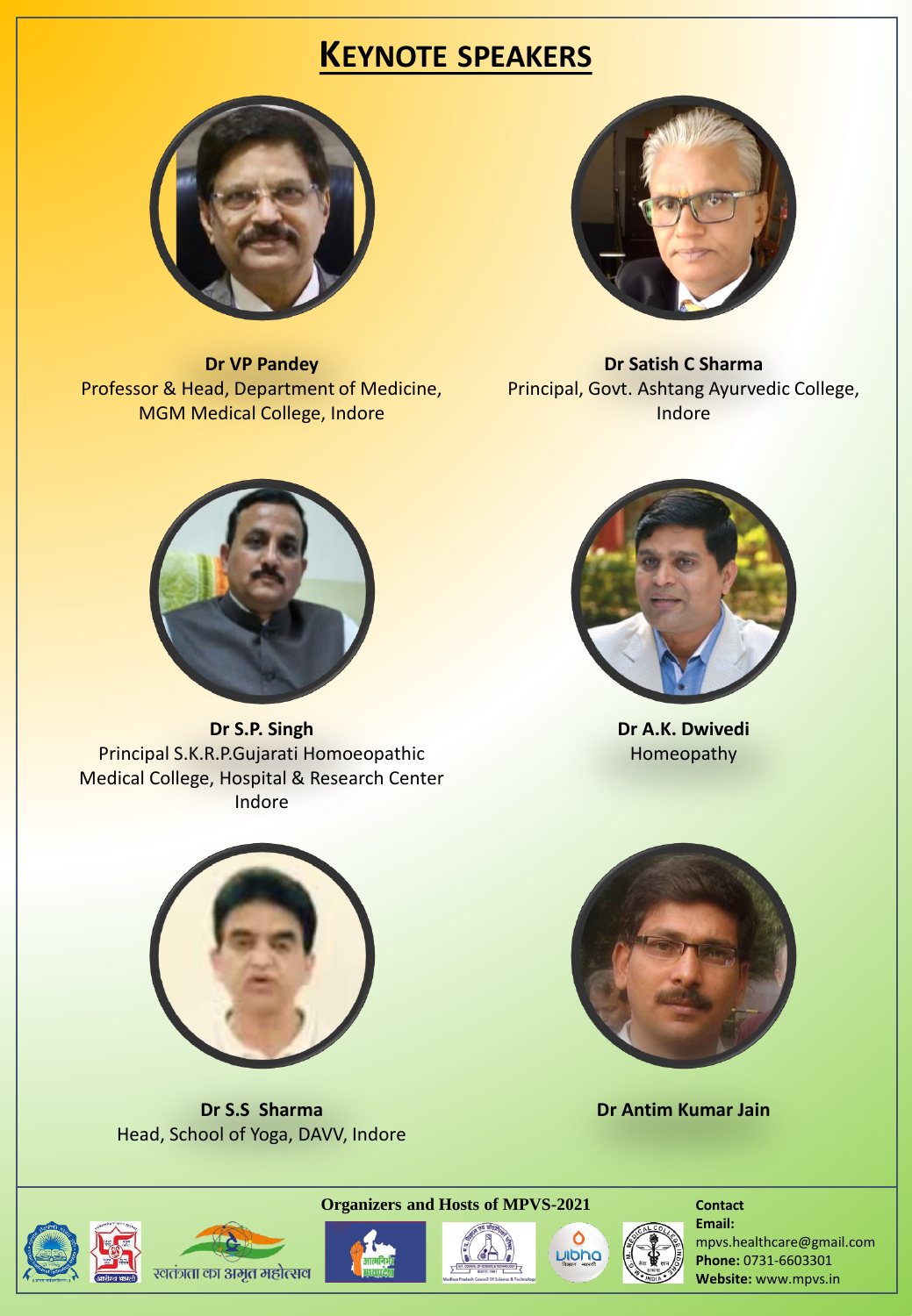# **PROGRAM SCHEDULE**

**DAY 1, DEC-23, 2021**

| Deep Prajjwalan<br>Dhanwantari Stuti<br><b>Guest Welcome</b>          | 10.00 AM - 10.03 AM |                                                                                                                                                                                                                                                |  |  |  |
|-----------------------------------------------------------------------|---------------------|------------------------------------------------------------------------------------------------------------------------------------------------------------------------------------------------------------------------------------------------|--|--|--|
| Introduction to<br><b>MPVSE-2021</b>                                  | 10.03 AM - 10.07 AM | Dr. Hem Chandra Jha<br>Assistant Professor, Department of Biosciences and Biomedical Engineering, IIT,<br>Indore                                                                                                                               |  |  |  |
| Introduction-<br><b>Traditional &amp; Modern</b><br><b>Healthcare</b> | 10.07 AM - 10.15 AM | Dr. P.S. Thakur<br>Superintendent, M.Y. Hospital & Prof. and Head, Department of Forensic Medicine,<br><b>MGM Medical College, Indore</b>                                                                                                      |  |  |  |
| <b>Welcome Speech</b>                                                 | 10.10 AM - 10.15 AM | Dr. Sanjay Dixit<br>Dean, MGM Medical College, Indore                                                                                                                                                                                          |  |  |  |
| अध्यक्षीय उदबोधन                                                      | 10.15 AM - 10.20 AM | Dr. Pawan Sharma<br>Commissioner Indore Division Chairman, MGM Medical College & Autonomous<br>Society                                                                                                                                         |  |  |  |
| <b>SPECIAL GUEST</b>                                                  | 10.20 AM - 10.30 AM | Mr. Rajesh L. Mehra<br>Chairman, MPPSC.                                                                                                                                                                                                        |  |  |  |
| <b>CHIEF GUEST</b>                                                    | 10.30 AM - 10.40 AM | Mr. Bhushan Patwardhan<br>Former Vice Chairman, UGC and Chairman Indian Council of Social Science Research                                                                                                                                     |  |  |  |
| AABHAAR "gratitude"                                                   | 10.40 AM- 10.45 AM  | Dr. Ashutosh Srivastava                                                                                                                                                                                                                        |  |  |  |
| "राष्ट्गान"                                                           |                     |                                                                                                                                                                                                                                                |  |  |  |
| <b>Plenary Lecture</b>                                                | 10.45 AM - 11.30 AM | Dr. Apoorva Pauranik<br><mark>पारम्परिक, वैकल्पिक और आध</mark> ्निक चिकित्सा पदयतियों में समन्वय                                                                                                                                               |  |  |  |
| <b>Discussion</b>                                                     | 11.30 AM - 11.45 AM |                                                                                                                                                                                                                                                |  |  |  |
| Tea                                                                   | 11.45 AM - 12.05 AM | <b>NEW ACADEMIC BLOCK- Lobby</b>                                                                                                                                                                                                               |  |  |  |
| <b>Key Note Lecture</b>                                               |                     | Chairman - Dr. Salil Bhargava & Dr Yamini Gupta                                                                                                                                                                                                |  |  |  |
|                                                                       | 12.05 PM - 12.30 PM | Dr. Sanjay Avashia - Associate professor, Resp & TB Chest, MGMMC, Indore<br><b>Respiratory Diseases</b>                                                                                                                                        |  |  |  |
|                                                                       | 12.30 PM - 12.55 PM | Dr. Satish Sharma - Principal, Govt. Ashtang Ayurvedic College, Indore<br><b>Emergency Medicine and Ayurveda</b>                                                                                                                               |  |  |  |
|                                                                       | 12.55 PM - 01.20 PM | Dr. A.K. Dwivedi- - Professor & HOD, SKRP Gujarati Homeopathy College, Indore<br><b>Homeopathy in Aplastic Anemia</b>                                                                                                                          |  |  |  |
|                                                                       | 01.20 PM - 01.45 PM | Dr. S.S. Sharma, Head, School of Yoga, DAVV, Indore<br><b>Yoga in Spinal cord diseases</b>                                                                                                                                                     |  |  |  |
| Lunch                                                                 | 01.45 PM - 02.30 PM | <b>NEW ACADEMIC BLOCK- Lobby</b>                                                                                                                                                                                                               |  |  |  |
| <b>Panel Discussion</b>                                               | 02.30 PM - 03.30 PM | Role of Traditional and Modern Medicines in the management of COVID-19<br>1.<br>Dr. Salil Bhargava (Moderator)<br>2.<br>Dr. Yamini Gupta<br>3.<br>Dr. Akhilesh Bhargava<br>4. Dr. A. K Dwivedi<br>5. Shri Yogesh Ojha<br>6.<br>Dr Priti Tambat |  |  |  |
| <b>High Tea</b>                                                       | 03.30 PM - 03.50 PM | <b>NEW ACADEMIC BLOCK- Lobby</b>                                                                                                                                                                                                               |  |  |  |
| <b>Oral Presentation</b>                                              | 03.50 PM - 05.30 PM | (Ten selected) Presentation Time: 7 Minutes<br>QA session: 3 Minutes                                                                                                                                                                           |  |  |  |
| <b>Organizers and Hosts of MPVS-2021</b><br><b>Contact</b>            |                     |                                                                                                                                                                                                                                                |  |  |  |









**D'E AD** 



**Contact Email:**  mpvs.healthcare@gmail.com **Phone:** 0731-6603301 **Website:** www.mpvs.in